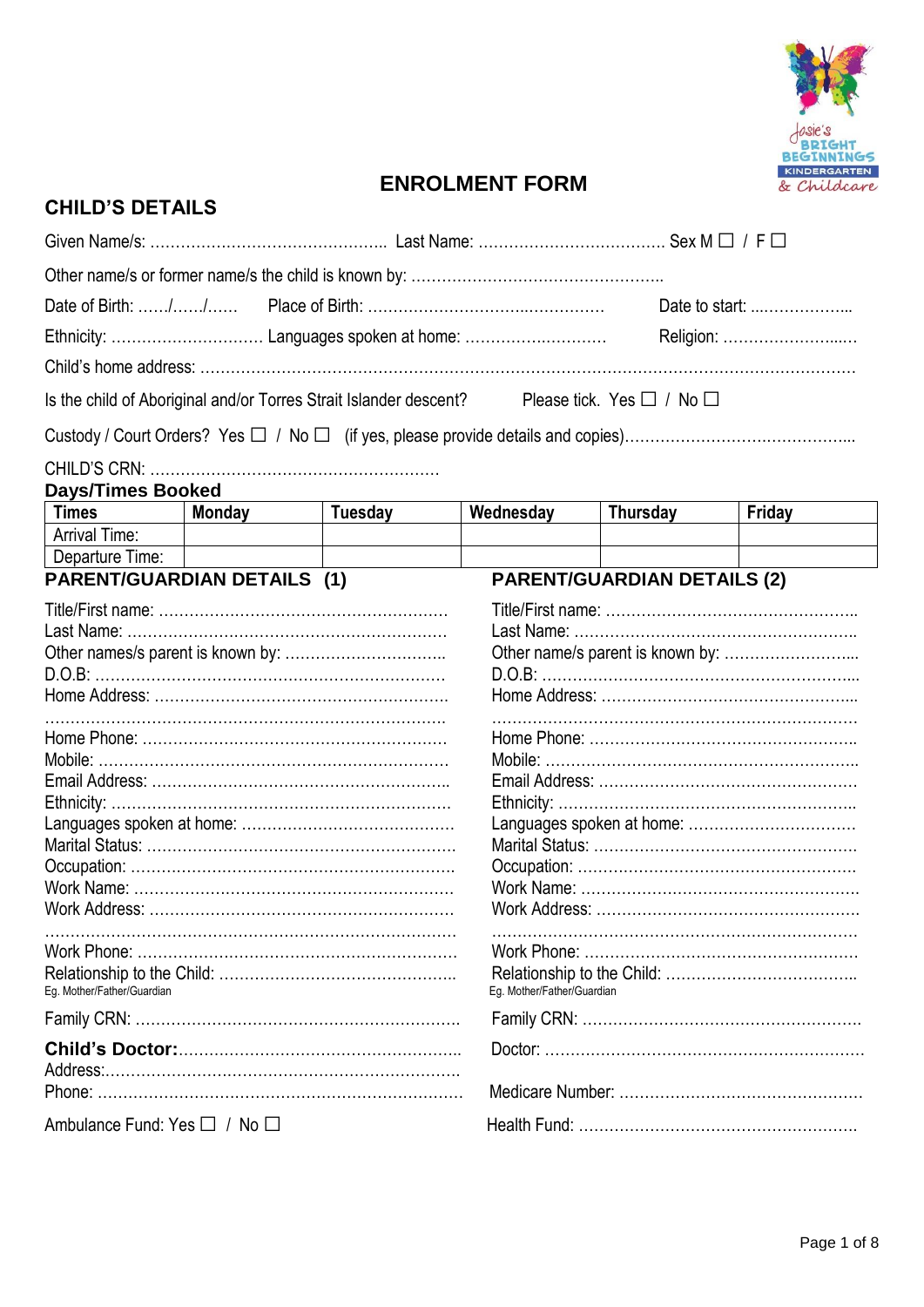# **FAMILY DETAILS**

| Can you contribute any skills to our centre's program or have time to volunteer?                                                                                                                              |                       |
|---------------------------------------------------------------------------------------------------------------------------------------------------------------------------------------------------------------|-----------------------|
| Other:<br>Why did you choose Josie's Bright Beginnings? E.g. friendly staff, cleanliness, atmosphere:                                                                                                         |                       |
| <b>Food Preferences</b>                                                                                                                                                                                       |                       |
| Does your child have any foods which you would not like to be included in their meals Yes $\Box$ /No $\Box$                                                                                                   |                       |
| <b>Allergies</b>                                                                                                                                                                                              |                       |
| Does your child have any allergic reactions? E.g. foods, medicine, sunscreen, etc. Yes $\Box$ /No $\Box$<br>If yes, please provide details and action plan for dealing with allergic reactions:               |                       |
| <b>Medical Conditions</b>                                                                                                                                                                                     |                       |
| Does your child have any medical conditions? E.g. asthma, convulsions, etc. Yes $\square$ /No $\square$<br>If yes, please provide details and action plan for dealing with medical conditions:                |                       |
| Does your child take any regular medications? E.g. Ventolin, etc. Yes $\square$ /No $\square$                                                                                                                 |                       |
| <b>Anaphylaxis</b>                                                                                                                                                                                            |                       |
| Has your child been diagnosed at risk of anaphylaxis?                                                                                                                                                         | Yes□/No□              |
| Does your child have an auto injection device (eg EpiPen®)?                                                                                                                                                   | Yes□ /No□             |
| Has the anaphylaxis medical management plan been provided to Josie's Bright Beginnings? Yes $\square$ /No $\square$<br>Has a risk management plan been completed by Josie's Bright Beginnings in consultation |                       |
| with you?                                                                                                                                                                                                     | $Yes \Box$ /No $\Box$ |
| <b>Child Health Record</b>                                                                                                                                                                                    |                       |
| Does your child have a child health record?                                                                                                                                                                   | $Yes \Box$ /No $\Box$ |
| If yes, please provide to the service for sighting.                                                                                                                                                           |                       |
| Child health record means a record that documents a child's health and development assessments<br>and immunisations.                                                                                          |                       |
| Name and position of person at Josie's Bright Beginnings who has sighted the child's health record                                                                                                            |                       |

\_\_\_\_\_\_\_\_\_\_\_\_\_\_\_\_\_\_\_\_\_\_\_\_\_\_\_\_\_\_ \_\_\_\_\_\_\_\_\_\_\_\_\_\_\_\_\_\_\_\_\_\_\_\_\_\_\_\_\_\_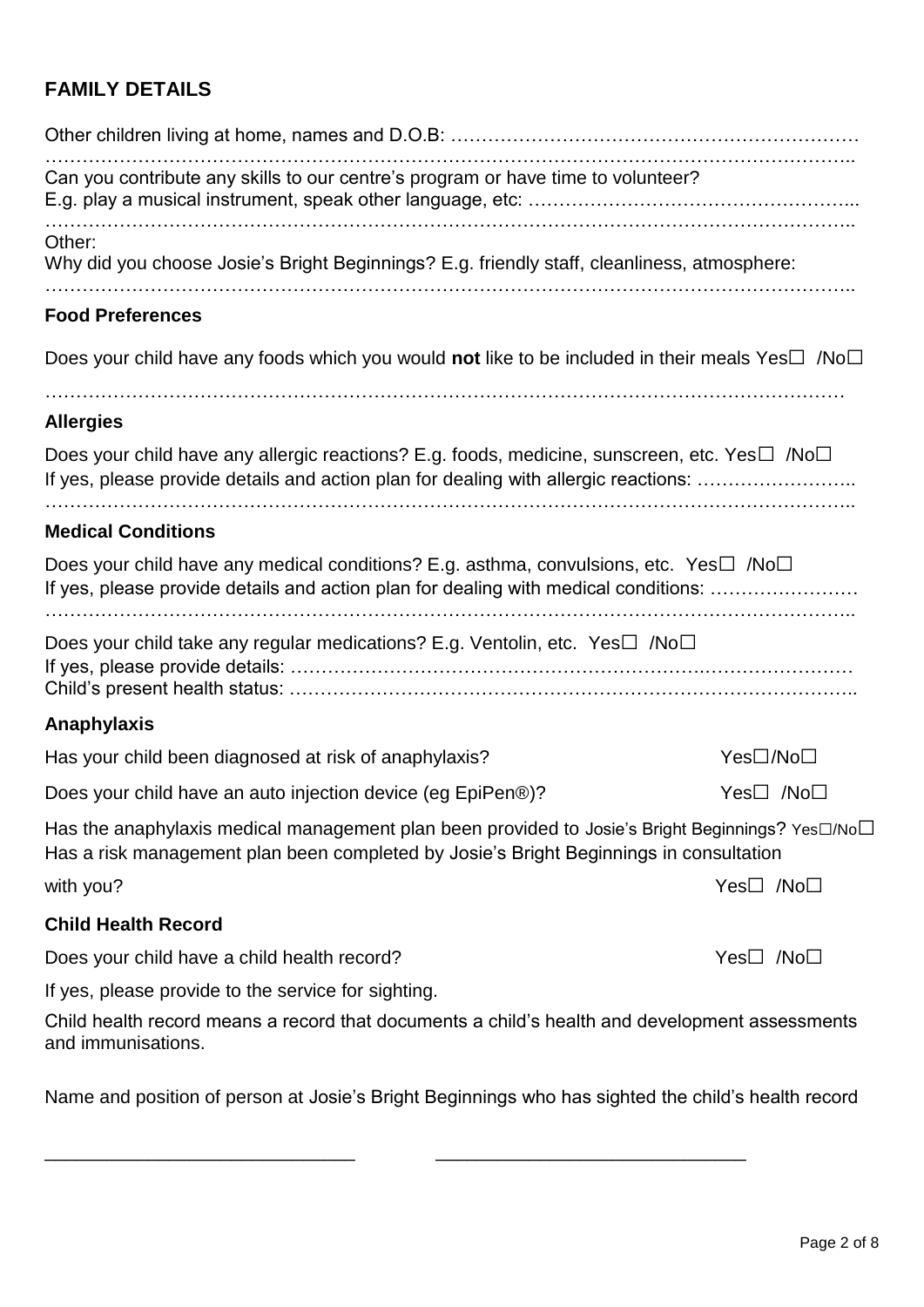# Immunisation:

Are your child's immunisations up to date?  $\Box$  Yes  $\Box$  No

\* Please provide a copy of your child's Australian Childhood Immunisation Records (ACIR) Statement. (You can get a copy by calling 1800 653 809, by email on acir@medicareaustralia.gov.au , from a Medicare or Centrelink office or online at www.medicareaustralia.gov.au/online ).

If your child's immunisations are not up to date, please attach one of the following documents:

 $\Box$  A current ACIR Immunisation History Form on which the doctor has certified the child is on an approved catch-up

schedule

 $\Box$  An ACIR Immunisation Exemption – Medical Contraindication Form signed by a doctor

ACIR Immunisation History Statements and Exemption forms are available on the Department of Human Services website http://www.humanservices.gov.au/ The ACIR can be contacted on 1800 653 809 or email acir@medicareaustralia.gov.au

#### **Special Needs**

Does your child have any special needs/challenging behaviours? Yes□ /No□ If yes, please provide details:

……………………………………………………………………………………… …………………………………………………………………………………………………………………… …………………………………………………………………………………………………………………… ………… Does your child regularly visit a specialist? E.g. speech therapist, etc. Yes $\square$  /No $\square$ If yes, please provide details: ………………………………………………………………………………….….. …………………………………………………………………………………………………………………… …………………………………………………………………………………………………………………… ……………………………………………………………………………………………………………………

## **GENERAL INFORMATION**

## **Medical Emergency**

In case of accident or emergency, every effort will be made to contact the parent/s immediately. In the event that my child requires medical attention, I authorise the staff at Josie's Bright Beginnings to obtain medical assistance, and agree to pay any medical / transport costs incurred.

Parent/s Signature & Name: ……………………………………………………Date: ……/………/………….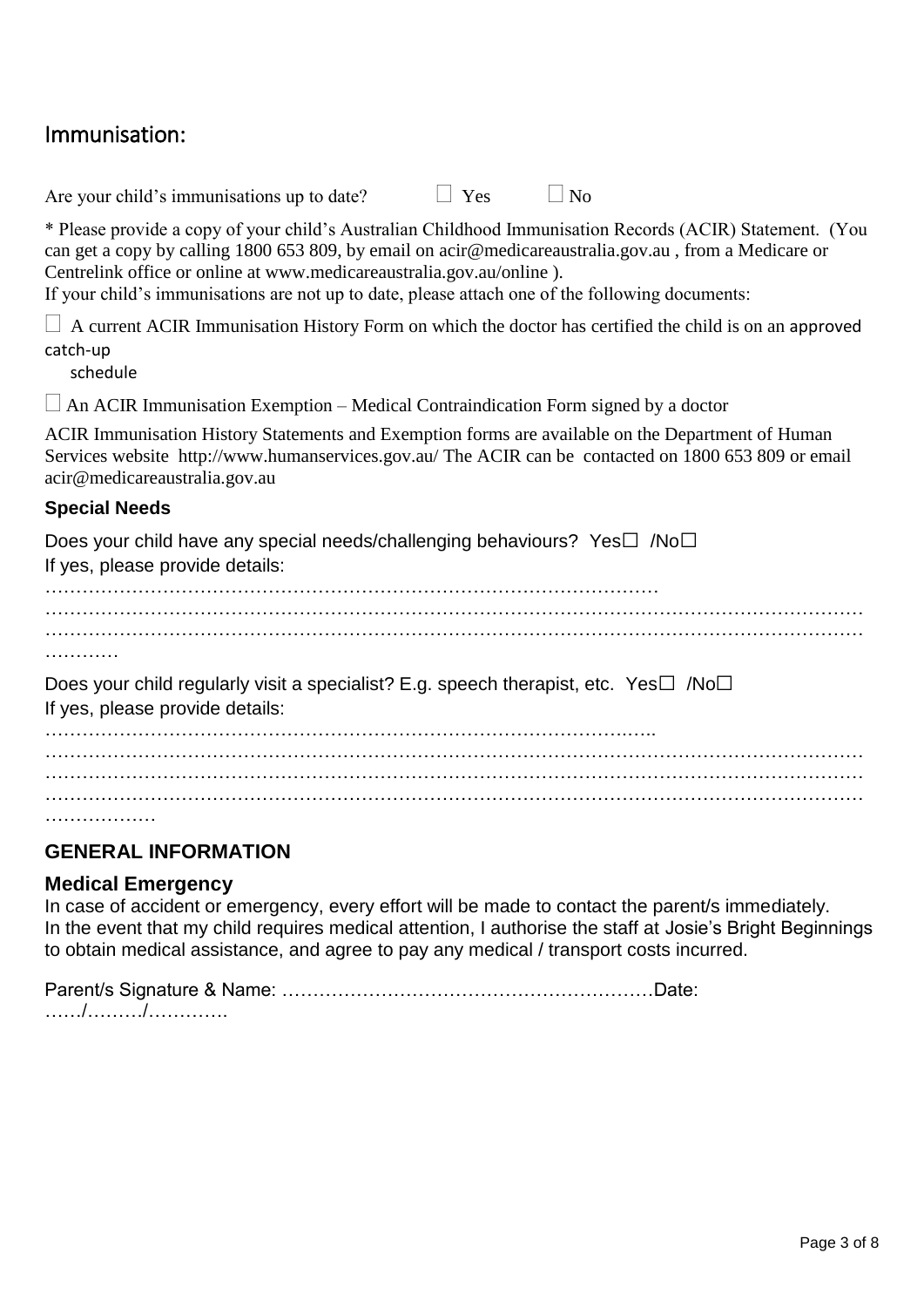# **PAYMENT AGREEMENT**

I / We understand that:

- Fees are payable two weeks in advance or on the week care is received. (Depending on payment method).
- If my fees are in arrears for more than two weeks and no arrangements have been made with the Centre Manager, my child's place will be withdrawn.
- Fees will be charged for booked days that my child does not attend due to illness, holiday, public holidays, RDO days.
- I need to provide two weeks notice prior to withdrawing from the centre and will agree to pay all outstanding fees prior to my departure.
- Should I fail to pay my fees and my place is withdrawn or when I leave the centre, I will be liable for all additional costs incurred by the centre in collecting the outstanding fees.
- Full fees are payable until Child Care Benefit confirmation is received by the centre.

Parent/s Signature & Name: ……………………………………………………Date: ……/………/………….

Parent/s Signature & Name: ……………………………………………………Date: ……/………/………….

(To be signed by both parent/s or guardians where applicable)

#### **Information Authority**

The family Assistance Office can provide your information to someone else in special circumstances, where Commonwealth Legislation allows or requires, or where you give permission. Josie's Bright Beginnings may need to request the following information from the Family Assistance Office:

- Details regarding your Child Care Benefit percentage and it's currency;
- Your current residential address and phone number.

I give the Family Assistance Office the authority to provide Josie's Bright Beginnings information regarding my Child Care Benefit percentage and it's currency and or my current residential address and phone number.

Parent/s Signature & Name: ……………………………………………………Date: ……/………/………….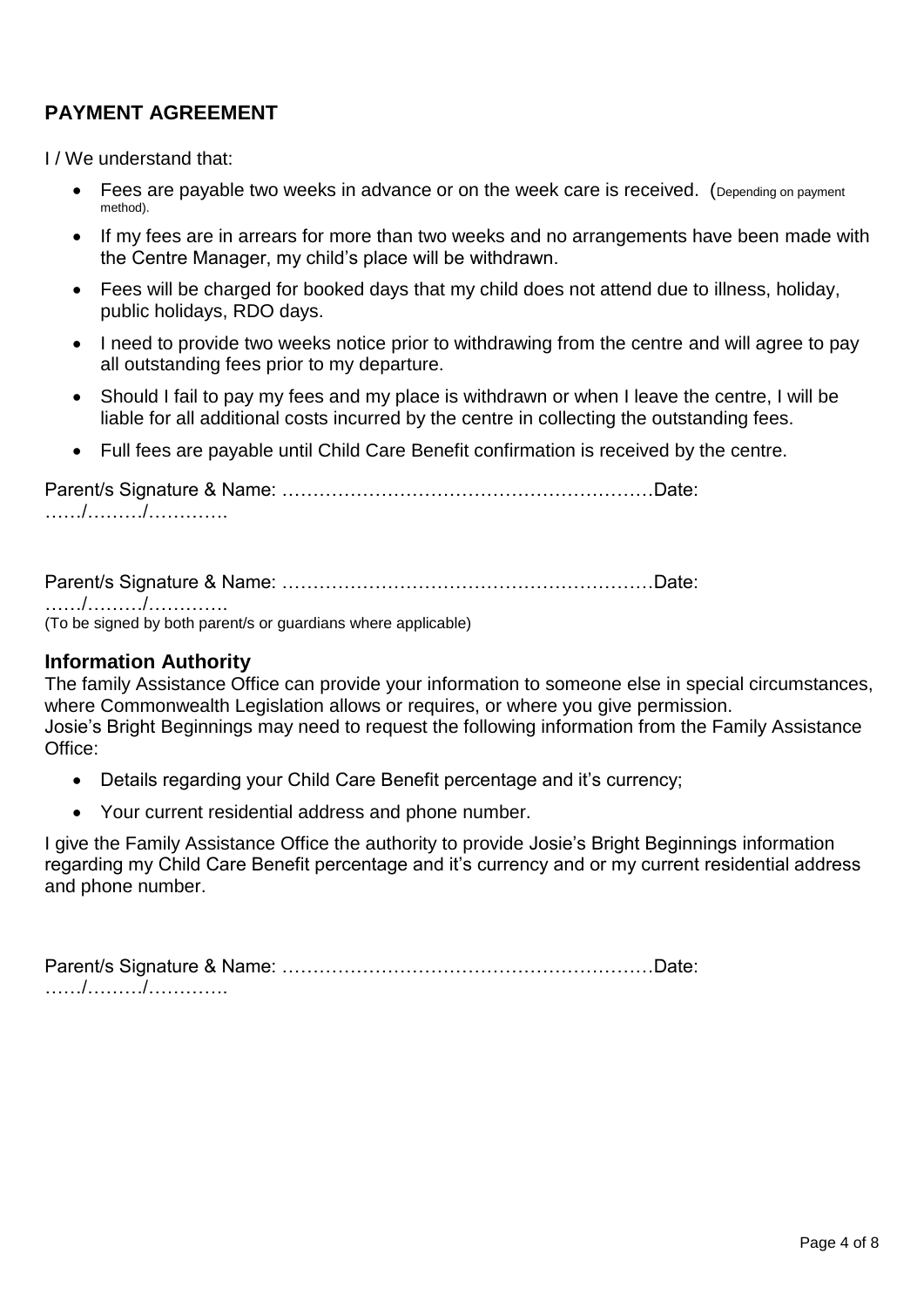# **GENERAL INFORMATION**

## **Authority to Collect / Emergency Contacts: (Do not include parent/s name/s)**

I authorise the staff members of Josie's Bright Beginnings to give the following persons access to my child. Please ensure these emergency contact persons are willing and able to collect your child in the event of an emergency. At least 2 contact names must be completed before enrolment commences.

| 1. Contact / Collect. | 2. Contact / Collect | 3. Contact / Collect |
|-----------------------|----------------------|----------------------|
|                       | First Name:          | First Name:          |
|                       | Last Name:           | Last Name:           |
|                       | Address:             | Address:             |
|                       |                      |                      |
|                       | Home Phone:          | Home Phone:          |
|                       | Mobile:              | Mobile:              |
|                       | Work Phone:          | Work Phone:          |
|                       | Relation to Child:   | Relation to Child:   |

| Are these contacts authorised to:-     | <b>Contact 1</b> | <b>Contact 2</b> | <b>Contact 3</b> |
|----------------------------------------|------------------|------------------|------------------|
| Consent to medical                     |                  |                  |                  |
| treatment/transportation of your child | YES / NO         | YES / NO         | YES / NO         |
| given an emergency?                    |                  |                  |                  |
| Consent to medical treatment of, or    |                  |                  |                  |
| to authorize administration of         | YES / NO         | YES / NO         | YES / NO         |
| medication, to the child?              |                  |                  |                  |
| Authorise an educator to take the      |                  |                  |                  |
| child outside the education and care   | YES / NO         | YES / NO         | YES / NO         |
| services premises?                     |                  |                  |                  |

## **Permission**

I give the management / staff of Josie's Bright Beginnings the authority:

| To use the name and / or photo of my child for the centre displays;<br>To use the name and / or photo of my child for social media (ie. Facebook) |           |        |
|---------------------------------------------------------------------------------------------------------------------------------------------------|-----------|--------|
| & advertising / training purposes                                                                                                                 | Yes□ /No□ |        |
| To apply sunscreen to my child for outside play;                                                                                                  |           |        |
| For centre personnel and students to observe my child to assist in<br>$\bullet$<br>developing programs;                                           |           |        |
| To allow the people listed as Parents & Contact Persons to drop off<br>and collect my child from the centre unless otherwise specified.           | Yes⊟      | /No∐   |
| To check for head lice in my child's hair                                                                                                         | Yes⊔_     | /Nol I |
| To administer panadol to my child if he/she has a temperature                                                                                     |           |        |
| Date:                                                                                                                                             |           |        |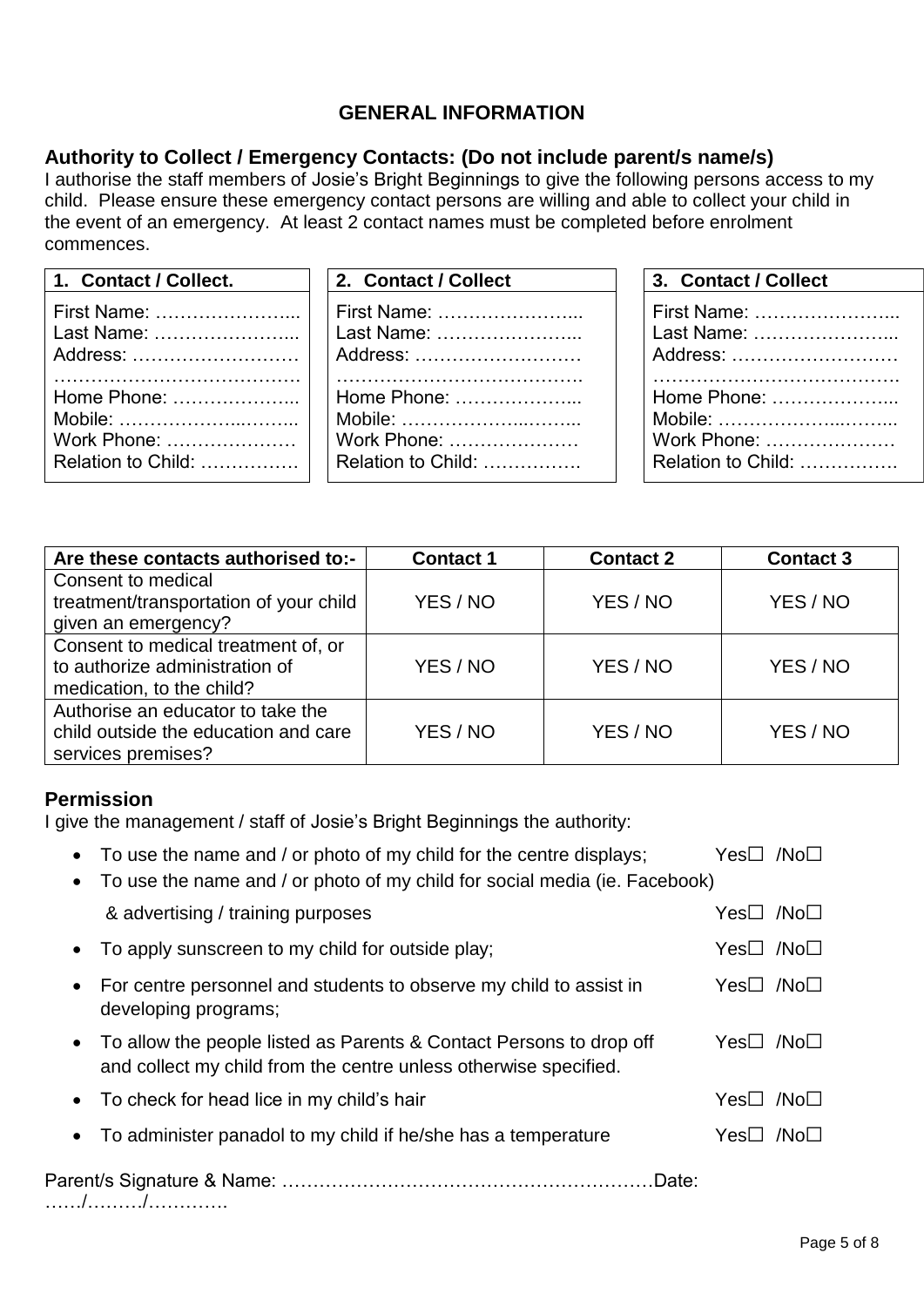## **PRIVACY CONSENT FORM**

In December 2000 an amendment act was passed through the Federal Parliament relating to the Privacy Act. This amendment came into effect on the 21st December 2001.

We require your consent to collect personal information about you and your child/children. Please read this form carefully, and sign where indicated below.

Josie's Bright Beginnings ABN 91 608 634 180 collects information from you for the primary purpose of providing quality child care. We require you to provide us with details so that we may properly attend to your child/ren's needs. This means we will use the information you provide in the following ways:

- Administrative purposes in running our Child Care Centre.
- Billing purposes
- Disclosure to others involved in Child Care including the Commonwealth Department of Family Services and the Department of Family and Community Services.
- Disclosure for research and quality assurance activities to improve individual and community child care practice management.
- Emergency situations whereby staff / hospitals require access to a child/ren's records for appropriate purposes.

I have read the information above and understand the reasons why my and my child/children's information must be collected. I am also aware that Josie's Bright Beginnings ABN 91 608 634 180 has a privacy policy on handling information.

I am aware of my rights to access the information collected about my child/ren, except in some circumstances where access might legitimately be withheld. I understand I will be given an explanation in these circumstances.

I consent to the handling of my information by the Company for the purposes set out above, subject to any limitations on access or disclosure that I notify the Centre of.

| (Please Print) |  |
|----------------|--|
| (Please Print) |  |
|                |  |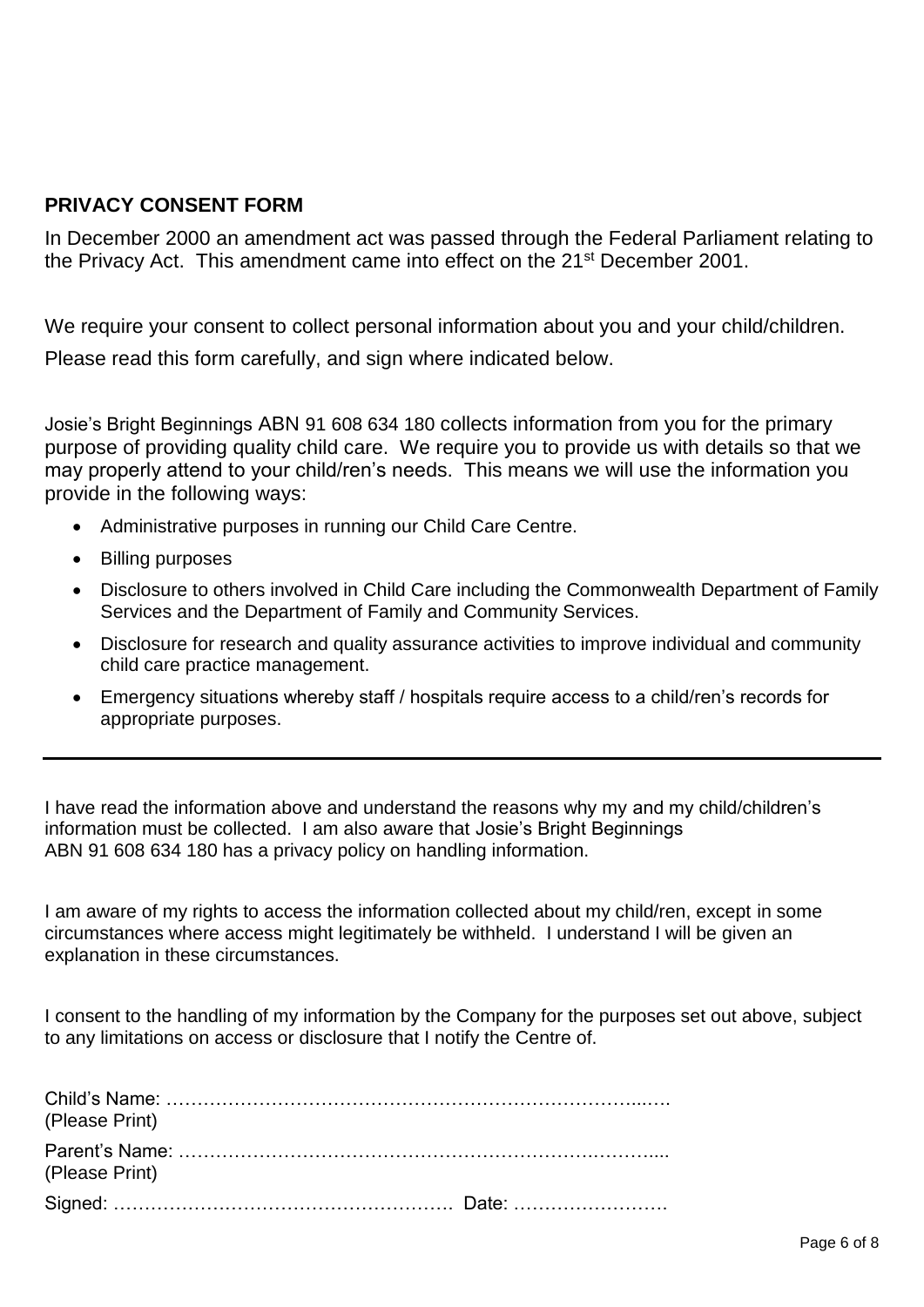#### **JOSIE'S BRIGHT BEGINNINGS – CHILDCARE AGREEMENT**

I have read and agree to abide by the conditions outlined in the Josie's Bright Beginnings Parent Handbook, including:-

- That fees are payable, based on frequency in advance at all times via direct debit. The direct debit form must be returned alongside enrolment forms prior to start date.
- Payments must be scheduled weekly.
- Payments will be direct debited on a Monday.
- It is the parents /guardians responsibility to ensure there is enough money in the account to cover these charges.
- In the case of a declined payment, the full amount must be paid prior to the date of the next payment.
- If personal details need to be changed, a form can be obtained from the office and must be received the Friday prior to your next due direct debit transaction.
- Fees are payable for all booked days, including absences due to illness, holidays or public holidays.
- Late collection fee: A fee of \$2.00 per minute will apply after designated centre closure time.
- If at any stage you have financial difficulties, please speak with the centre coordinator as we may be able to provide special assistance or work out a payment plan.
- If fees lapse by 2 weeks and no special arrangements have been made, your child's place will be considered vacant and may be offered to another child.
- That I am eligible to claim 2 weeks of holiday rates (1/2 normal rate).
- That I must give 2 full weeks' notice of changes to or cancellation of my child's care and that cancellation of care must be notified in writing using appropriate forms.
- That I must notify the centre of any absences
- That it is my responsibility to inform the Family Assistance Office of my child's attendance at this centre when arranging Childcare Benefit and understand that if I do not do this I will be liable to pay the full fee for childcare.
- That my child is allowed 42 days absence from the centre each financial year July 1 June 30 and that if my child exceeds this limit, I will be liable to pay the full fee for childcare.
- That I must not knowingly bring a contagious child to the centre and if I am unsure, I will consult my copy of the exclusion table and/or consult the centre before bringing my child
- That if my child becomes ill while at the centre, I may be asked to collect my child and must arrange collection immediately. I must also complete the centre sick certificate before returning my child to the centre.
- That it is my responsibility to inform the office of any changes to my child's enrolment details, contact numbers, emergency contacts etc immediately.
- That I must ensure my child's immunisations are up-to-date and that I must inform the office of the dates of additional immunisations.
- That I must direct any complaints/concerns to the Team Leader of my child's room and/or to the office as soon as possible.
- That I am welcome at all times to speak with staff about my child and to contribute my ideas and/or time to the programmed activities.

| Child's name $(s)$ : |              |  |
|----------------------|--------------|--|
| Parent's name(s)     | Signature(s) |  |
|                      |              |  |
|                      |              |  |
| (Office use only)    |              |  |
|                      |              |  |
|                      |              |  |
|                      |              |  |